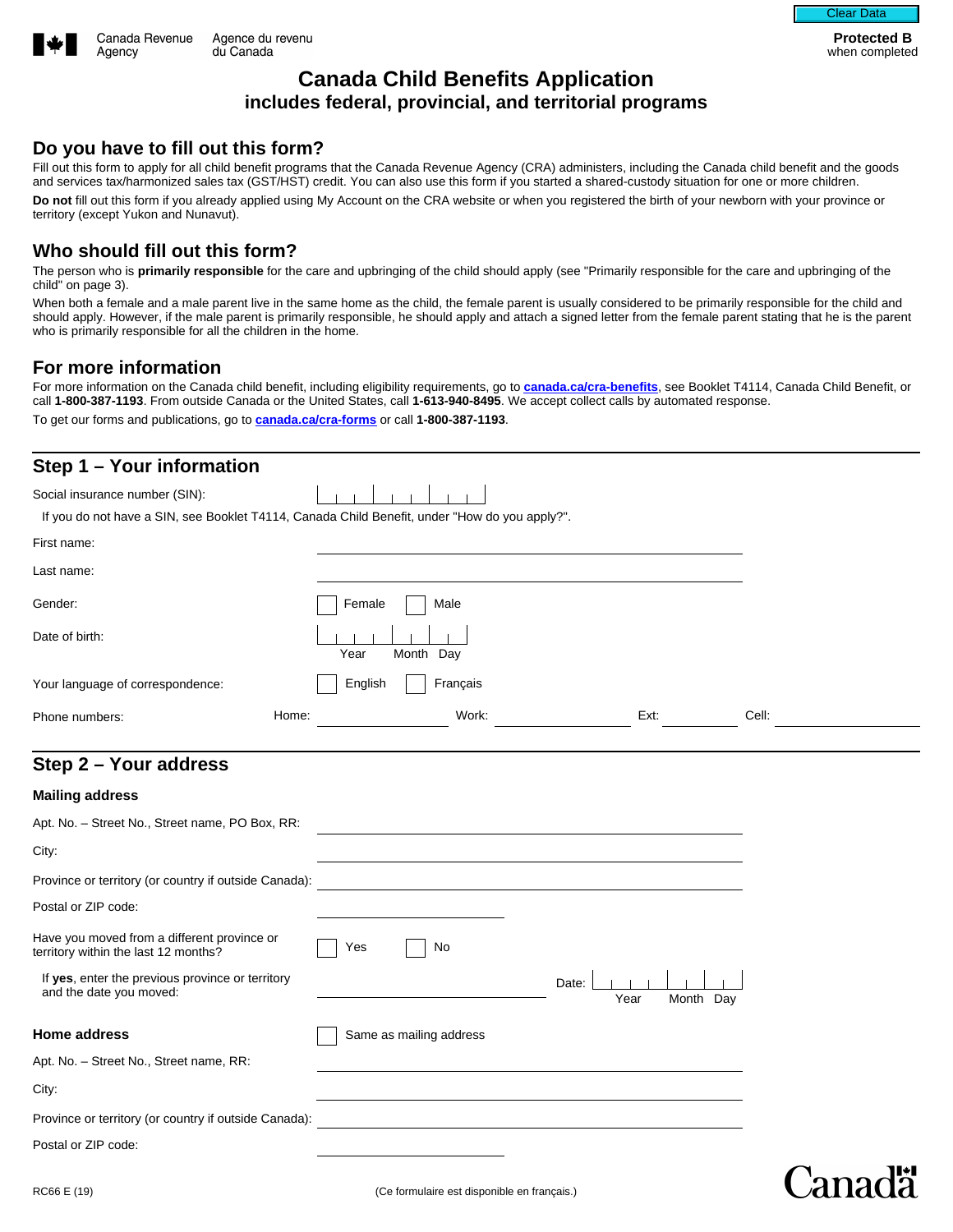### **Step 3 – Your marital status**

| un isur v                                                                                                                                                                            |                                                                                                                                                                                                  |
|--------------------------------------------------------------------------------------------------------------------------------------------------------------------------------------|--------------------------------------------------------------------------------------------------------------------------------------------------------------------------------------------------|
| Select the box that applies to your current<br>status (select only one box):                                                                                                         | <b>Married</b> – you are legally married to someone.                                                                                                                                             |
|                                                                                                                                                                                      | Living common-law - you are living in a conjugal relationship with someone to whom you are not<br>married and to whom at least one of the following situations applies. They:                    |
|                                                                                                                                                                                      | • have been living with you for at least 12 continuous months. This includes any period you were<br>separated for less than 90 days because of a breakdown in your relationship                  |
|                                                                                                                                                                                      | • are the parent of your child by birth or adoption                                                                                                                                              |
|                                                                                                                                                                                      | • have custody and control of your child (or had custody and control immediately before the child<br>turned 19 years of age) and your child is wholly dependent on that person for support       |
|                                                                                                                                                                                      | <b>Separated</b> – you have been living apart from your spouse or common-law partner because of a<br>breakdown in the relationship for a period of at least 90 days and you have not reconciled. |
|                                                                                                                                                                                      | Once you have been separated for 90 days, the effective day of your separation is the date you started<br>living apart.                                                                          |
|                                                                                                                                                                                      | <b>Divorced</b> – you were married and are now legally divorced.                                                                                                                                 |
|                                                                                                                                                                                      | <b>Widowed</b> – your spouse or common-law partner is deceased.                                                                                                                                  |
|                                                                                                                                                                                      | <b>Single</b> $-$ you are single and none of the above apply.                                                                                                                                    |
| <b>Enter the date</b> the selected status began<br>(leave it blank if you have always been single):                                                                                  | Year<br>Month Day                                                                                                                                                                                |
|                                                                                                                                                                                      | If you selected married or living common-law, enter your spouse's or common-law partner's information:                                                                                           |
| Social insurance number (SIN):                                                                                                                                                       |                                                                                                                                                                                                  |
|                                                                                                                                                                                      | If your spouse or common-law partner does not have a SIN, see Booklet T4114, Canada Child Benefit, under "How do you apply?".                                                                    |
| First name:                                                                                                                                                                          |                                                                                                                                                                                                  |
| Last name:                                                                                                                                                                           |                                                                                                                                                                                                  |
| Gender:                                                                                                                                                                              | Female<br>Male                                                                                                                                                                                   |
| Date of birth:                                                                                                                                                                       | Month Day<br>Year                                                                                                                                                                                |
| If your spouse's or common-law partner's address<br>is different from yours, enter it here; otherwise,<br>their address will be updated to match the address<br>indicated in Step 2. |                                                                                                                                                                                                  |
|                                                                                                                                                                                      |                                                                                                                                                                                                  |
| Step 4 - Your citizenship status                                                                                                                                                     |                                                                                                                                                                                                  |
|                                                                                                                                                                                      | You become a Canadian citizen when you are born in Canada or are granted Canadian citizenship by Immigration, Refugees and Citizenship Canada.                                                   |
| Have you been a Canadian citizen for the last<br>12 months?                                                                                                                          | No<br>Yes                                                                                                                                                                                        |
| Has your spouse or common-law partner (if you<br>have one) been a Canadian citizen for the<br>last 12 months?                                                                        | No<br>Yes                                                                                                                                                                                        |

If you answered **no** to either of these questions, you have to fill out [Form RC66SCH, Status in Canada and Income Information](https://www.canada.ca/en/revenue-agency/services/forms-publications/forms/rc66sch.html).

To get our forms and publications, go to **canada.ca/cra-forms** or call **1-800-387-1193**.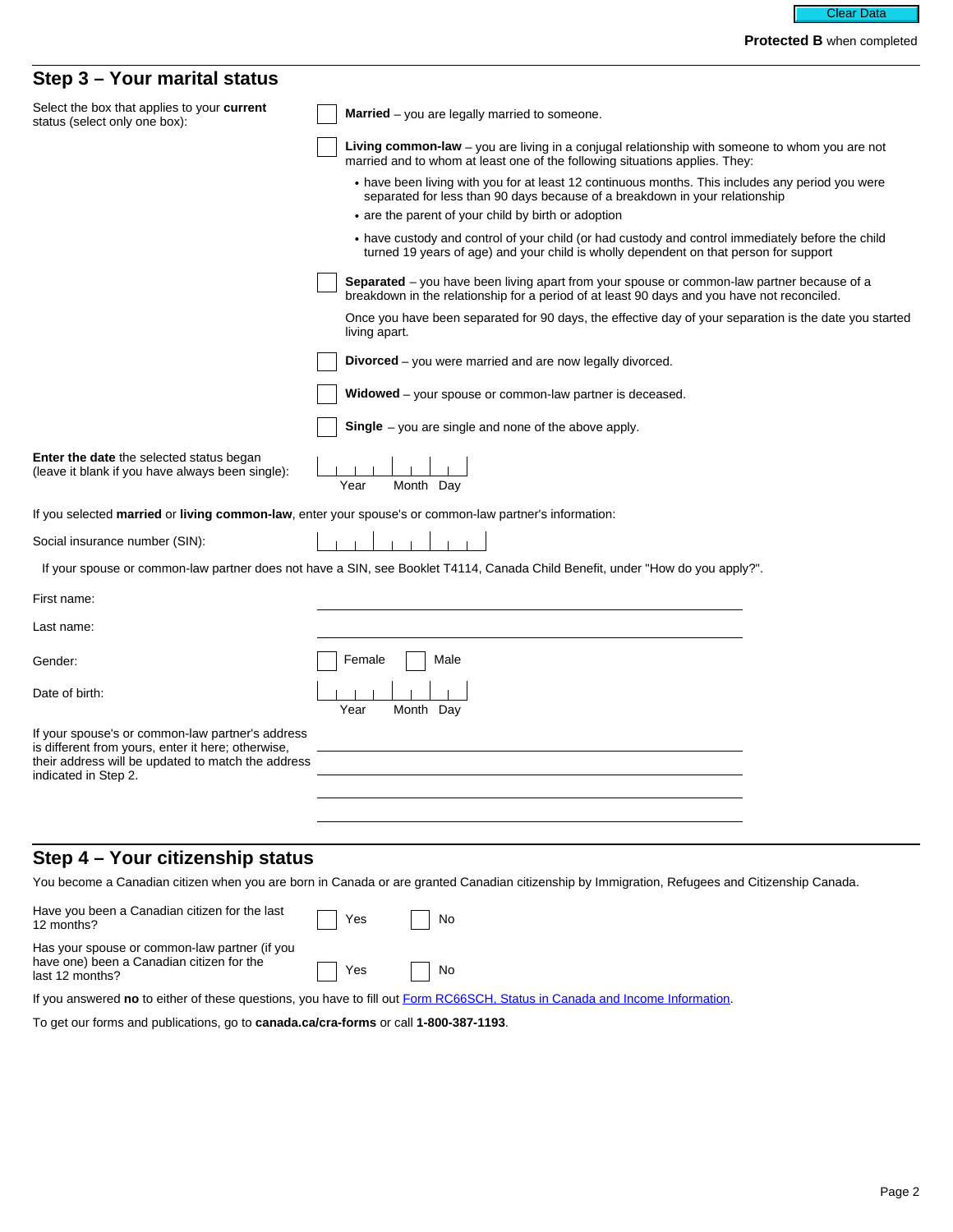#### **Step 5 – Newcomer or returning resident of Canada**

| Within the last 2 years, did you become a<br>newcomer to Canada or return after an absence <u>and</u> Yes<br>of at least 6 months?                                            | No           |
|-------------------------------------------------------------------------------------------------------------------------------------------------------------------------------|--------------|
| Within the last 2 years, did your spouse or<br>common-law partner (if you have one) become a<br>newcomer to Canada or return after an absence Taylor<br>of at least 6 months? | $\vert$   No |

If you answered **yes** to either of these questions, you have to fill out Form RC66SCH, Status in Canada and Income Information.

To get our forms and publications, go to **canada.ca/cra-forms** or call **1-800-387-1193**.

## **Step 6 – Information about the child(ren)**

If the child started living with you more than 11 months ago, you need to provide supporting documents. See "What do you need to attach to this form?" on page 5.

#### **Primarily responsible for the care and upbringing of the child**

Being primarily responsible for the care and upbringing of the child means that you are responsible for such things as supervising the child's daily activities and needs, making sure the child's medical needs are met, and arranging for child care, when necessary, when the child lives with you.

#### **Shared custody**

This normally happens after a separation or a divorce. We consider you to be in a shared-custody situation if the child lives part of the time with you and the rest of the time with another individual at a different address on a more or less equal basis.

For more information on shared custody, see Booklet T4114, Canada Child Benefit, under "Do you share custody of a child?".

Do **not** give information about a child for whom you have already applied, unless the child left your care and has now returned, or the percentage of time the child is in your care has changed.

#### **Child 1 – Information**

| First name:                                                                                                                                |                                        |  |  |  |
|--------------------------------------------------------------------------------------------------------------------------------------------|----------------------------------------|--|--|--|
| Last name:                                                                                                                                 |                                        |  |  |  |
| Gender:                                                                                                                                    | Female<br>Male                         |  |  |  |
| Date of birth:                                                                                                                             | Year<br>Month Day                      |  |  |  |
| City of birth:                                                                                                                             |                                        |  |  |  |
| Province or territory of birth<br>(or country if outside Canada):                                                                          |                                        |  |  |  |
| You must be primarily responsible for the care and upbringing of this child when the child lives with you.                                 |                                        |  |  |  |
| Does the child live with you all of the time?                                                                                              | Yes<br>No                              |  |  |  |
| If yes, enter the date the child started living<br>with you all of the time. If the child has lived<br>with you since birth, tick the box: | Since birth<br>or<br>Year<br>Month Day |  |  |  |
| Are you in a shared custody situation for<br>this child?                                                                                   | Yes<br>No                              |  |  |  |
| If yes, enter the date you started sharing<br>custody of the child:                                                                        | Year<br>Month Day                      |  |  |  |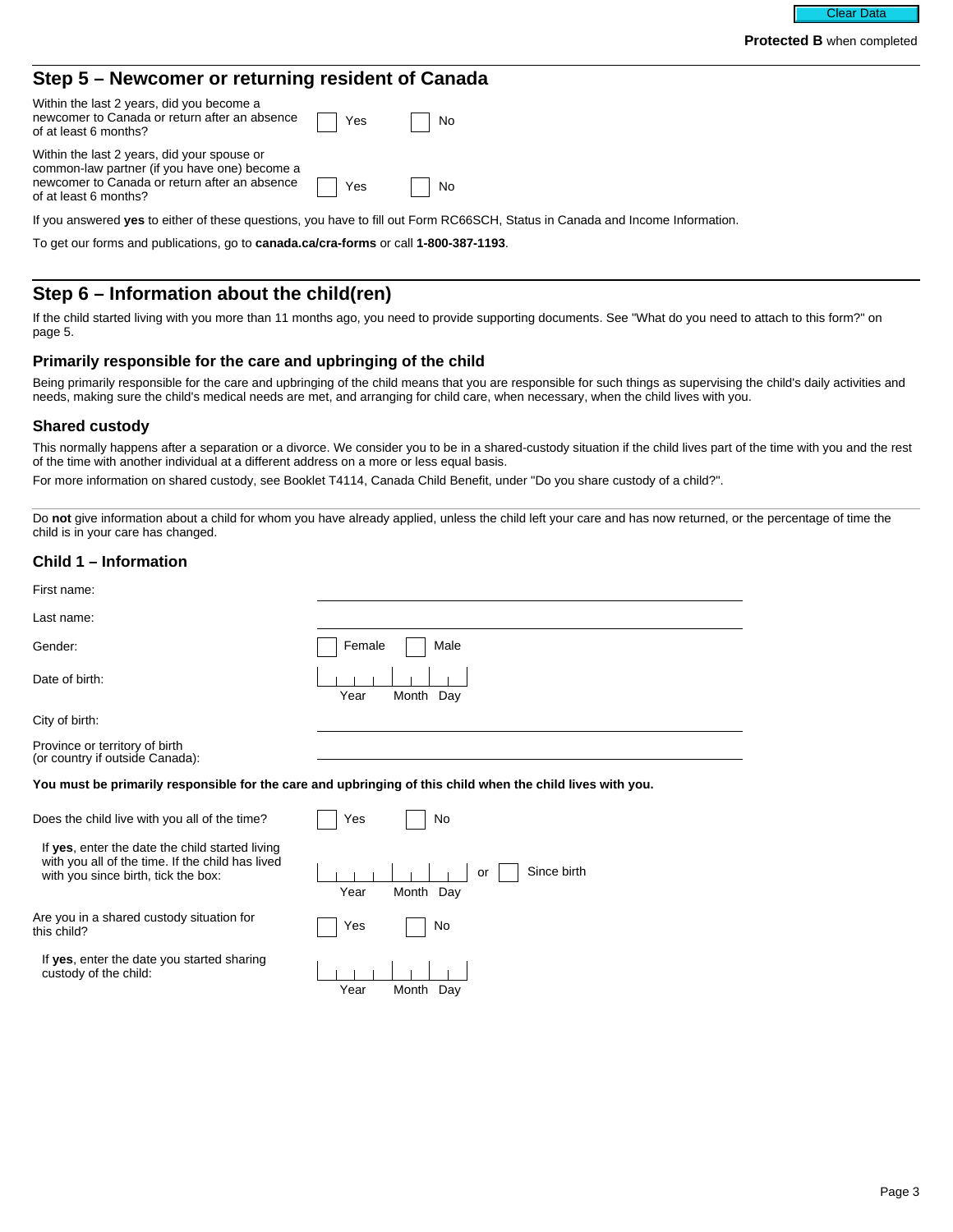## **Step 6 – Information about the child(ren) (continued)**

#### **Child 2 – Information**

| First name:                                                                                                                                |                                                                                                            |
|--------------------------------------------------------------------------------------------------------------------------------------------|------------------------------------------------------------------------------------------------------------|
| Last name:                                                                                                                                 |                                                                                                            |
| Gender:                                                                                                                                    | Female<br>Male                                                                                             |
| Date of birth:                                                                                                                             | Month Day<br>Year                                                                                          |
| City of birth:                                                                                                                             |                                                                                                            |
| Province or territory of birth<br>(or country if outside Canada):                                                                          |                                                                                                            |
|                                                                                                                                            | You must be primarily responsible for the care and upbringing of this child when the child lives with you. |
| Does the child live with you all of the time?                                                                                              | No<br>Yes                                                                                                  |
| If yes, enter the date the child started living<br>with you all of the time. If the child has lived<br>with you since birth, tick the box: | Since birth<br>or<br>Year<br>Month Day                                                                     |
| Are you in a shared custody situation for<br>this child?                                                                                   | Yes<br>No                                                                                                  |
| If yes, enter the date you started sharing<br>custody of the child:                                                                        |                                                                                                            |

Year Month Day

If you are applying for more than 2 children, you can use [Form RC66-1, Additional Children.](https://www.canada.ca/en/revenue-agency/services/forms-publications/forms/rc66-1.html) You can also attach a separate sheet of paper with the information asked above.

## **Step 7 – Signature**

I certify that the information given on this form and in any attached document is correct and complete. I understand that it is a serious offence to make a false statement.

| Your signature                                                                                                           | Date: |      |           |  |
|--------------------------------------------------------------------------------------------------------------------------|-------|------|-----------|--|
|                                                                                                                          |       | Year | Month Day |  |
| If your marital otatuo is <b>married</b> or living common low your apouse or semmen low partner also needs to sign below |       |      |           |  |

If your marital status is **married** or **living common-law**, your spouse or common-law partner also needs to sign below.

| Spouse's or common-law<br>partner's<br>'s signature | Date: |      |       |     |  |
|-----------------------------------------------------|-------|------|-------|-----|--|
|                                                     |       | Year | Month | Dav |  |

Personal information (including the SIN) is collected for the purposes of the administration or enforcement of the Income Tax Act and related programs and activities including administering tax, benefits, audit, compliance, and collection. The information collected may be used or disclosed for purposes of other federal acts that provide for the imposition and collection of a tax or duty. It may also be disclosed to other federal, provincial, territorial, or foreign government institutions to the extent authorized by law. Failure to provide this information may result in interest payable, penalties, or other actions. Under the Privacy Act, individuals have a right of protection, access to and correction of their personal information, or to file a complaint with the Privacy Commissioner of Canada regarding the handling of their personal information. Refer to Personal Information Bank CRA PPU 063 on Info Source at **[canada.ca/cra-info-source](https://www.canada.ca/en/revenue-agency/corporate/about-canada-revenue-agency-cra/access-information-privacy-canada-revenue-agency/info-source-sources-federal-government-employee-information.html)**.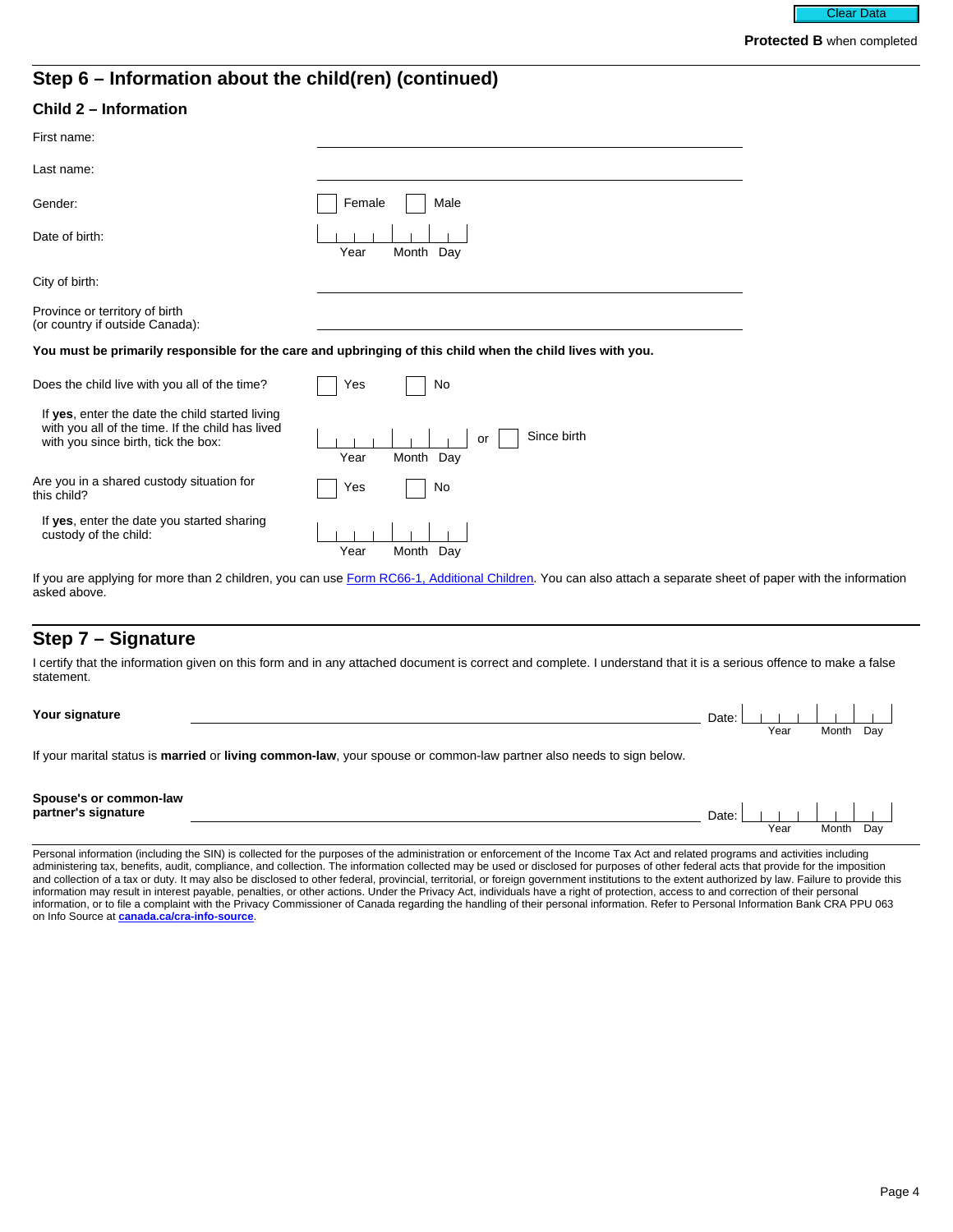# **What do you need to attach to this form?**

You only have to attach documents to your application if you are in any of the situations mentioned below. However, we may ask you for photocopies of certain documents at a later date. If the documents are not in English or French, you must provide a translation. To get our forms and publications, go to **canada.ca/cra-forms** or call **1-800-387-1193**.

| If you are in the following situation:                                                                                                                                | You need to attach the following document(s) to your application:                                                                                                                          |
|-----------------------------------------------------------------------------------------------------------------------------------------------------------------------|--------------------------------------------------------------------------------------------------------------------------------------------------------------------------------------------|
| You answered "no" to either of these questions in Step 4:                                                                                                             | Form RC66SCH, Status in Canada and Income Information                                                                                                                                      |
| • Have you been a Canadian citizen for the last 12 months?                                                                                                            |                                                                                                                                                                                            |
| • Has your spouse or common-law partner (if you have one) been a<br>Canadian citizen for the last 12 months?                                                          |                                                                                                                                                                                            |
| You answered "yes" to either of these questions in Step 5:                                                                                                            | Form RC66SCH, Status in Canada and Income Information                                                                                                                                      |
| • Within the last 2 years, did you become a newcomer to Canada or return<br>after an absence of at least 6 months?                                                    |                                                                                                                                                                                            |
| • Within the last 2 years, did your spouse or common-law partner (if you<br>have one) become a newcomer to Canada or return after an absence of at<br>least 6 months? |                                                                                                                                                                                            |
| We have not paid benefits to anyone for this child and the child is in any of<br>the following situations:                                                            | A proof of birth for the child (see the list of acceptable documents below)                                                                                                                |
| • one year of age or older                                                                                                                                            |                                                                                                                                                                                            |
| • was born outside of Canada                                                                                                                                          |                                                                                                                                                                                            |
| The child started living with you more than 11 months ago                                                                                                             | Clear photocopies (including both sides of all pages) of all of the following<br>documents for the entire period:                                                                          |
|                                                                                                                                                                       | • proof of birth for each child. See the list of acceptable documents<br>below                                                                                                             |
|                                                                                                                                                                       | • proof that you resided in Canada (at least 3 documents). See the list of<br>acceptable documents below                                                                                   |
|                                                                                                                                                                       | • proof that you were the person who is primarily responsible for the care<br>and upbringing of the child (at least 3 documents). See the list of<br>acceptable documents on the next page |
|                                                                                                                                                                       | • proof of citizenship or immigration status in Canada for you and your<br>spouse or common-law partner (if you have one)                                                                  |
| You are applying for more than 2 children                                                                                                                             | Form RC66-1, Additional Children, or attach a separate sheet of paper with<br>the information requested in Step 6                                                                          |

#### **Examples of acceptable documents**

As **proof of birth**, you have to provide a photocopy of **one** document with the child's first name, last name, and date of birth, such as:

- birth certificate or birth registration
- hospital record of birth or record of the physician, nurse, or midwife who attended the birth
- passport
- record of landing or confirmation of permanent residence issued by Immigration, Refugees and Citizenship Canada
- citizenship certificate
- notice of decision or a temporary resident's permit issued under the Immigration and Refugee Protection Act
- certificate of Indian status card
- provincial identity card
- As **proof that you resided in Canada**, you have to provide a photocopy of at least **3 documents**, such as:
- lease agreement
- rent receipt
- household bill (gas, electricity, cable television, telephone)
- driver's license, vehicle registration, or car insurance
- membership in social or professional organizations